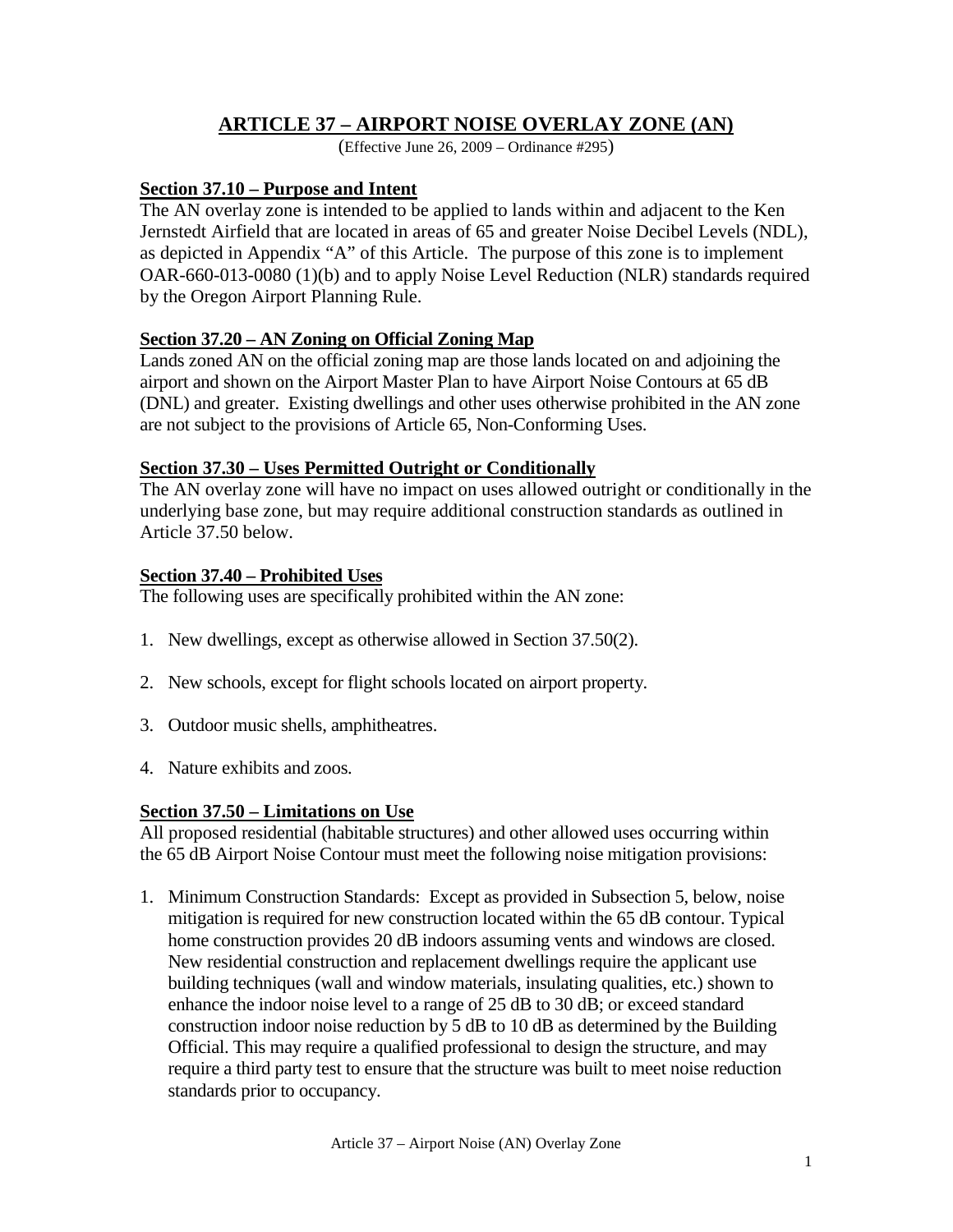- 2. Replacement Dwellings. Where an existing dwelling is located entirely outside, partially inside and partially outside, or entirely inside the 65 dB contour, the replacement dwelling may only be allowed to expand into or further into the 65 dB if the noise level reduction standards described in Subsection 1 above are achieved and one of the following is met:
	- a. No more than 25 percent of habitable floor area of the existing dwelling is allowed to penetrate into or further into the 65 dB contour; or
	- b. More than 25 percent of the habitable floor area of the existing dwelling is allowed to penetrate into or further into the 65 dB contour with an approved variance (Article 66) and justification that shows special conditions or physical limitations on the site make the proposal the most feasible option.
- 3. Existing Dwellings. Where an existing dwelling is located entirely outside, partially inside and partially outside, or entirely inside the 65 dB contour, the existing dwelling may only be allowed to expand into or further into the 65 dB contour area if the noise level reduction standards described in Subsection 1 above are achieved and one of the following are met:
	- a. No more than 25 percent of habitable floor area of the existing dwelling is allowed to penetrate into or further into the 65 dB contour; or
	- b. More than 25% of the habitable floor area of the existing dwelling is allowed to penetrate into or further into the 65 dB contour with an approved variance (Article 66) and justification that shows special conditions or physical limitations on the site make the proposal the most feasible option.
- 4. Additions and Alterations. Where existing construction is altered or additions are proposed, all newly constructed portions of dwellings within the 65 dB contour shall meet the 25 to 30 dB standard, while all remaining unaltered portions of the dwelling are exempt.
- 5. Exemptions. Non-habitable structures, such as garages and outbuildings, as well as minor repairs to existing dwellings (e.g. broken windows or roof repairs) are exempt from the noise level reduction standards.
- 6. Non-Residential Uses. Additional uses that are consistent with the base zone may be permitted with limitations as outlined in the Noise Compatibility Table 37.1 below, which was adapted from Exhibit 5 of OAR 660-013, Airport Planning Rule.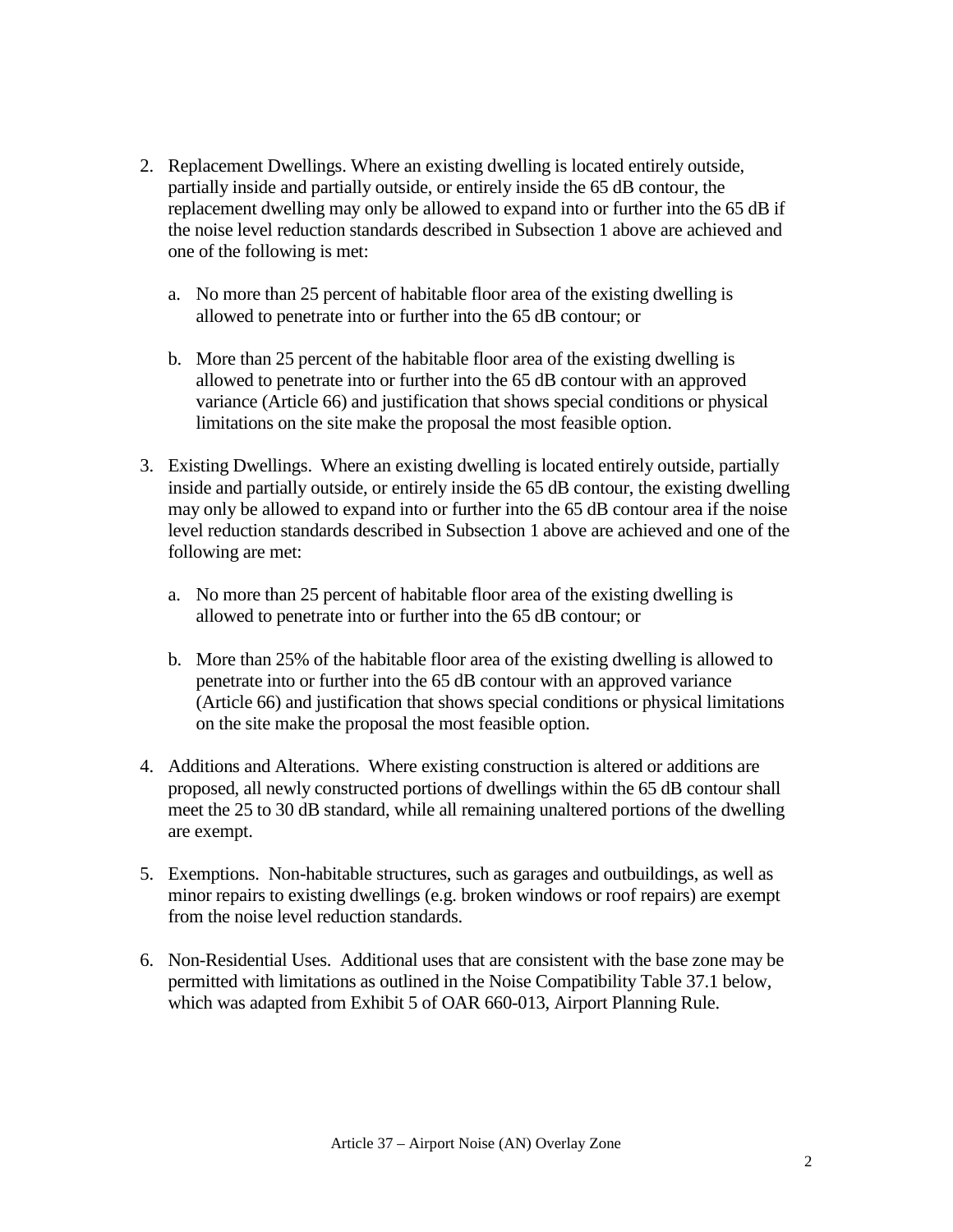| Noise Compatibility Table 37.1                 |                                      |                |
|------------------------------------------------|--------------------------------------|----------------|
| <b>Land Use</b>                                | <b>Yearly Day-Night Sound Levels</b> |                |
|                                                | (DNL) in Decibels                    |                |
| <b>Residential</b>                             | 65-70                                | 70-75          |
| <b>Residential Dwellings</b>                   | $\overline{\text{N}}^1$              | $N^1$          |
| Mobile Homes                                   | $\mathbf N$                          | N              |
| Transient Lodging (motels and hotels)          | $N^1$                                | $N^1$          |
| <b>Public Use</b>                              |                                      |                |
| Schools                                        | $N^1$                                | $\mathrm{N}^1$ |
| Churches, auditoriums, concert halls,          | 25                                   | 30             |
| hospitals, nursing homes                       |                                      |                |
| <b>Government Services</b>                     | Y                                    | 25             |
| <b>Transportation/Parking</b>                  | Y                                    | $Y^2$          |
| <b>Commercial</b>                              |                                      |                |
| Offices-business and professional              | Y                                    | 25             |
| Wholesale/retail-materials, hardware and farm  | Y                                    | $\mathbf{Y}^2$ |
| equipment                                      |                                      |                |
| Retail trade-general                           | Y                                    | 25             |
| <b>Utilities</b>                               | Y                                    | $Y^2$          |
| Communications                                 | Y                                    | 25             |
| <b>Manufacturing</b>                           |                                      |                |
| Manufacturing-general                          | Y                                    | $\text{Y}^2$   |
| Photographic and optical                       | Y                                    | 25             |
| Agriculture (except livestock) and forestry    | $Y^4$                                | ${\rm Y}^5$    |
| Livestock farming and breeding                 | $Y^4$                                | ${\rm Y}^5$    |
| Mining and fishing, resource production and    | Y                                    | Y              |
| extraction                                     |                                      |                |
| <b>Recreation</b>                              |                                      |                |
| Outdoor sports arenas/spectator sports         | $Y^3$                                | ${\rm Y}^3$    |
| Outdoor music shells, amphitheatres            | $\mathbf N$                          | $\mathbf N$    |
| Nature exhibits and zoos                       | $\mathbf N$                          | $\mathbf N$    |
| Amusement parks, resorts, camps                | Y                                    | Y              |
| Golf courses, riding stables, water recreation | Y                                    | 25             |

## Key:

Y (Yes) Land Use and related structures compatible without restrictions.<br>N (No) Land Use and related structures are not compatible and should be

Land Use and related structures are not compatible and should be prohibited.

- NLR Noise Level Reduction (outdoor to indoor) to be achieved through incorporation of noise attenuation into the design and construction of the structure.
- DNL Average Day-Night Sound Level
- 25, 35 Land Use and related structures generally compatible; measures to achieve NLR of 25 or 30 dB must be incorporated into design and construction of structure.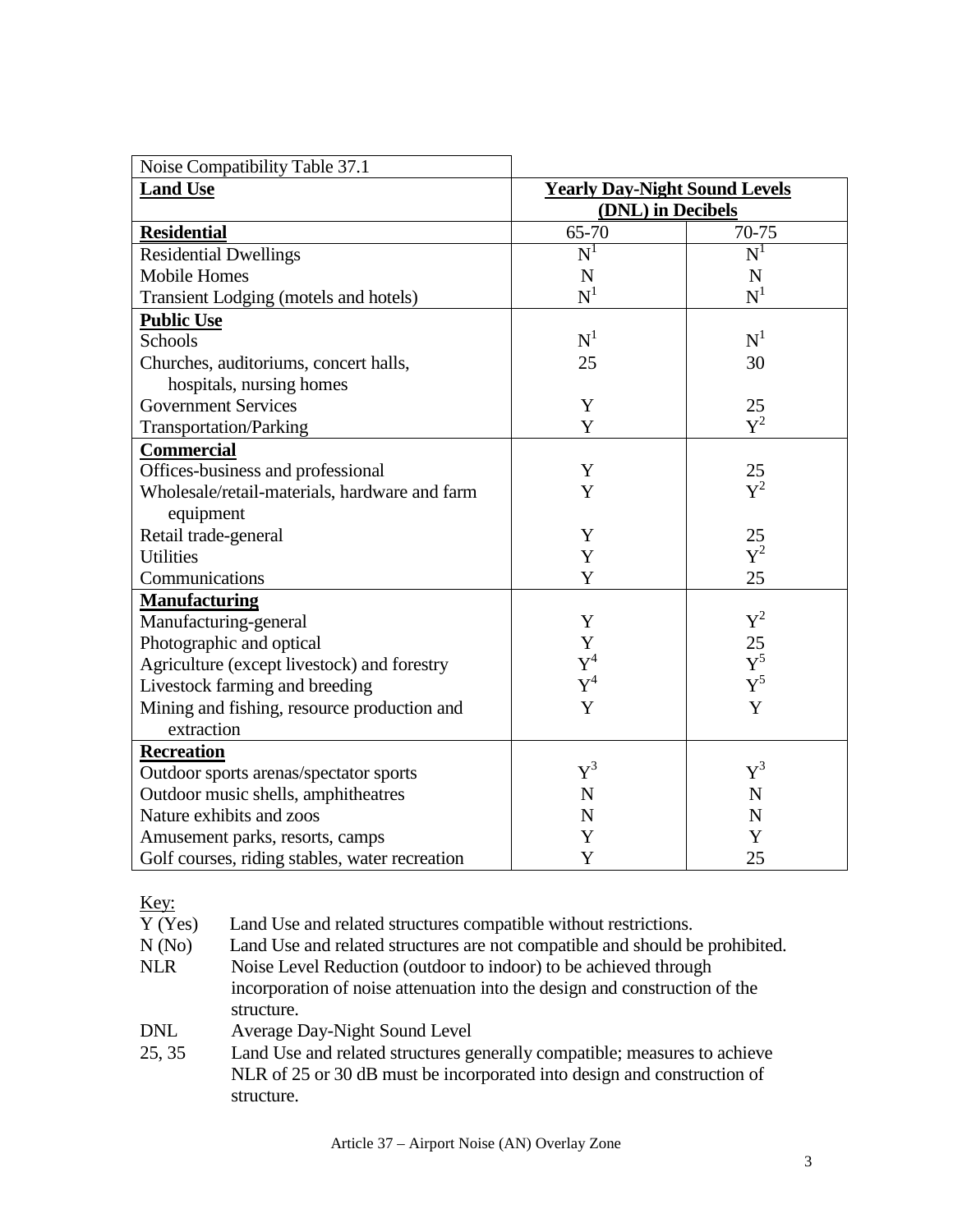#### Table 37.1 Notes:

- 1. Where a community determined that residential or school uses must be allowed, measures to achieve an outdoor to indoor Noise Level Reduction (NLR) of at least 25 dB and 30 dB should be incorporated into building codes and be considered in individual approvals. Normal residential construction can be expected to provide a NLR of 20 dB, thus, the reduction requirements are often stated as 5, 10, or 15 dB over standard construction and normally assume mechanical ventilation and closed windows year round. The use of NLR criteria will not, however, eliminate outdoor noise problems.
- 2. Measures to achieve NLR of 25 dB must be incorporated into the design and construction of portions of these buildings where the public is received, office areas, noise sensitive areas, or where the normal noise level is low.
- 3. Land use compatible provided special sound reinforcement systems are installed.
- 4. Residential Buildings require an NLR of 25 dB.
- 5. Residential Buildings require an NLR of 30 dB.